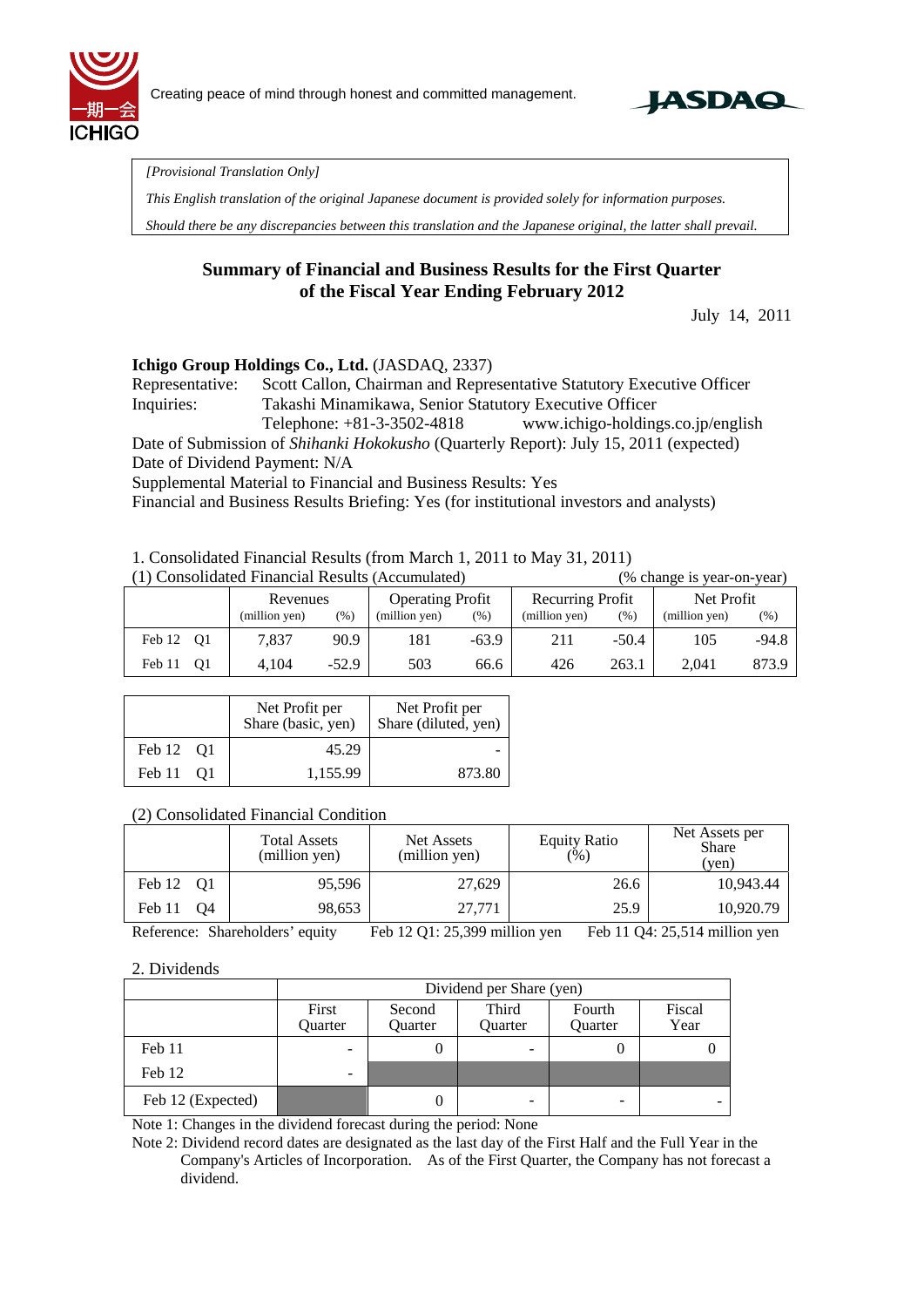|                        |                             |       |                                          |         | (% change is year-on-year)        |         |
|------------------------|-----------------------------|-------|------------------------------------------|---------|-----------------------------------|---------|
|                        | Revenues<br>(million yen)   | (% )  | <b>Operating Profit</b><br>(million yen) | (% )    | Recurring Profit<br>(million yen) | (% )    |
| Feb 12 Q2<br>Full Year | 16,300                      | 27.7  | 1.000                                    | $-26.0$ | 700                               | $-56.7$ |
|                        | Net Profit<br>(million yen) | (% )  | Net Profit per Share<br>(Yen)            |         |                                   |         |
| Feb 12 Q2<br>Full Year | 1,300                       | 109.5 |                                          | 559.43  |                                   |         |

3. Consolidated Forecast for the Fiscal Year Ending February 2012 (from March 1, 2011 to February 29, 2012)

Note 1: Changes in the forecast during the period: None

Note 2: The Company has no official earnings forecast for the first half of the fiscal year.

Note 3: The forecast for Net Profit per Share has been estimated under the assumption that the number of outstanding shares as of the First Quarter-end is unchanged through the end of the full fiscal year.

- 4. Others
- (1) Changes in significant consolidated subsidiaries (material changes in scope of consolidation): None
- (2) Application of simplified accounting treatments and accounting treatment specific to interim consolidated financial statements: Yes
- (3) Changes in accounting principles, procedure and presentation
	- (i) Change due to the amendments of accounting principles: Yes
	- (ii) Change due to other than the above: None
- (4) Number of outstanding shares (common shares)

(i) Number of outstanding shares including treasury stock

| Feb 12 Q1: | 2,336,559 |
|------------|-----------|
| Feb 11 Q4: | 2,336,559 |

(ii) Number of shares of treasury stock

| Feb 12 | Q1:    | 15,555 |
|--------|--------|--------|
| Feb 11 | $Q4$ : | 240    |

(iii) Average number of outstanding shares

| Feb 12 Q1: | 2,332,024 |
|------------|-----------|
| Feb 11 Q1: | 1,766,000 |

\*Implementation Status of the Quarterly Review Procedures

As of the time of release, this quarterly summary of financial and business results has undergone the review procedures for the quarterly consolidated financial statement under the Financial Instruments and Exchange Act, although technically it is not subject to the quarterly review procedures under the Act.

\*Explanation on the Appropriate Use of the Earnings Projection

Forward-looking statements contained in this material are based on judgments obtained from information that was available to the Company and the Group as of the announcement date. However, these statements involve risks and uncertainties. Therefore, please note that actual earnings may differ significantly from the described earnings projection as a result of various factors.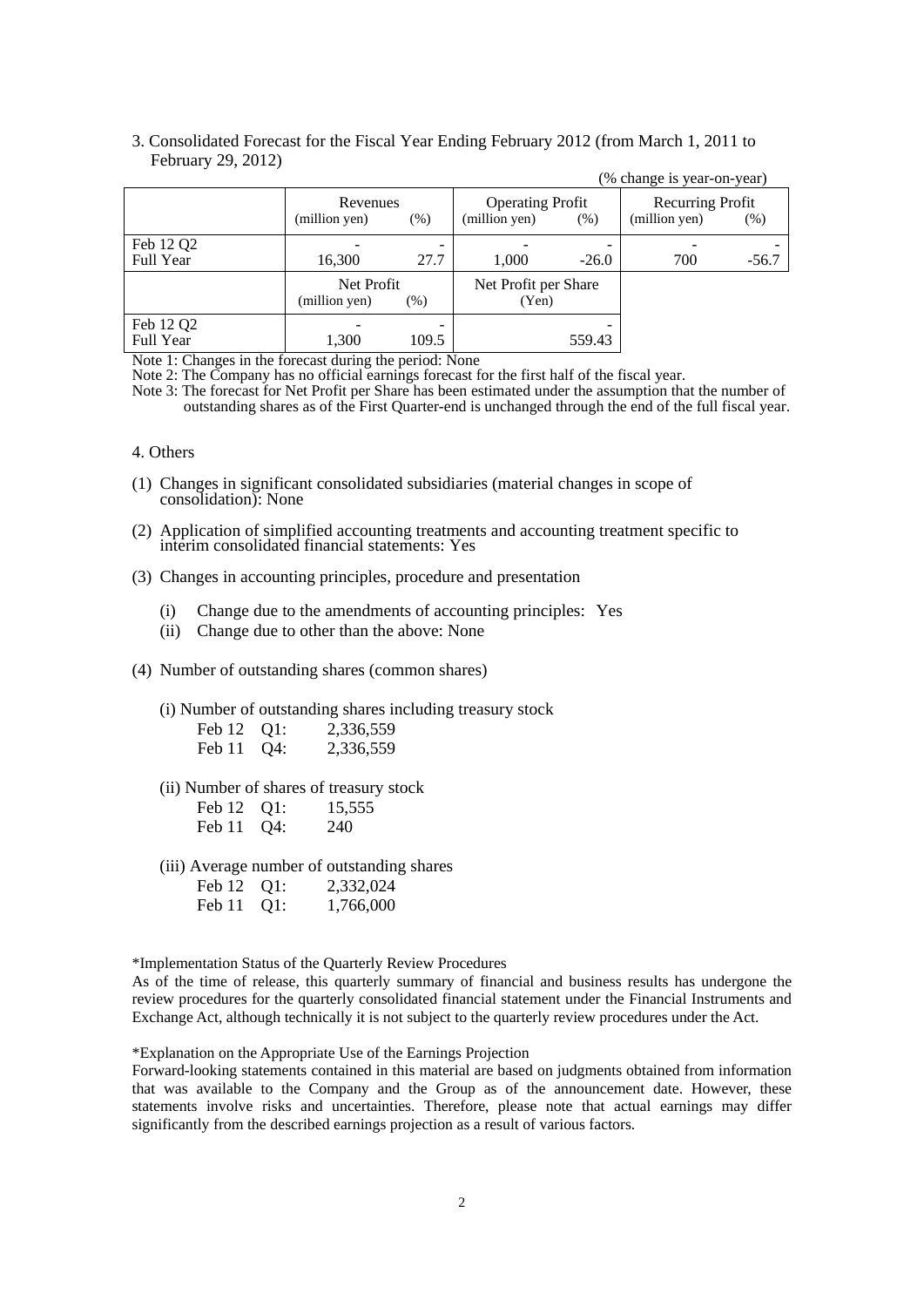## **Consolidated Balance Sheet**

|                                              |                | (Million Yen)    |
|----------------------------------------------|----------------|------------------|
|                                              | Feb 12 Q1      | Feb 11 Full Year |
|                                              | (May 31, 2011) | (Feb 28, 2011)   |
| <b>Assets</b>                                |                |                  |
| <b>Current Assets</b>                        |                |                  |
| Cash and cash equivalents                    | 11,670         | 12,343           |
| Trade notes and accounts receivable          | 626            | 696              |
| Operational investments in loans             | 379            | 1,135            |
| Operational investments in securities        | 5,223          | 8,035            |
| Real estate for sale                         | 67,164         | 68,823           |
| <b>Others</b>                                | 717            | 780              |
| Less: allowance for doubtful accounts        | (1,633)        | (4,600)          |
| <b>Total Current Assets</b>                  | 84,148         | 87,215           |
| <b>Fixed Assets</b>                          |                |                  |
| <b>Tangible Assets</b>                       | 3,121          | 3,178            |
| <b>Intangible ssets</b>                      |                |                  |
| Goodwill                                     | 1,945          | 1,970            |
| Others                                       | 37             | 39               |
| <b>Total Intangible Assets</b>               | 1,982          | 2,009            |
| <b>Investments and Other Assets</b>          |                |                  |
| Investments in securities                    | 5,753          | 5,682            |
| Long-term loans receivable                   | 14             | 14               |
| Other investments                            | 710            | 684              |
| Less: allowance for doubtful accounts        | (134)          | (131)            |
| <b>Total Investments and Other Assets</b>    | 6,343          | 6,249            |
| <b>Total Fixed Assets</b>                    | 11,448         | 11,438           |
| <b>Total Assets</b>                          | 95,596         | 98,653           |
|                                              |                |                  |
| <b>Liabilities</b>                           |                |                  |
| <b>Current Liabilities</b>                   |                |                  |
| Trade notes and accounts payable             | 39             | 47               |
| Short-term borrowings                        | 969            | 1,293            |
| Corporate bonds (due within one year)        | 300            | 400              |
| Non-recourse bonds (due within one year)     | 1,265          | 1,280            |
| Long-term loans (due within one year)        | 2,140          | 2,874            |
| Long-term non-recourse loans (due within one | 17,616         | 25,243           |
| year)                                        |                |                  |
| Income taxes payable                         | 39             | 99               |
| Accrued bonuses                              | 84             | 24               |
| Other current liabilities                    | 4,230          | 4,155            |
| <b>Total Current Liabilities</b>             | 26,684         | 35,417           |
| <b>Long Term Liabilities</b>                 |                |                  |
| Long-term borrowings                         | 6,525          | 6,215            |
| Long-term non-recourse loans                 | 31,083         | 25,390           |
| Long-term security deposits received         | 3,222          | 3,392            |
| Negative goodwill                            | 428            | 451              |
| Other long-term liabilities                  | 23             | 13               |
| <b>Total Long Term Liabilities</b>           | 41,282         | 35,463           |
| <b>Total Liabilities</b>                     | 67,967         | 70,881           |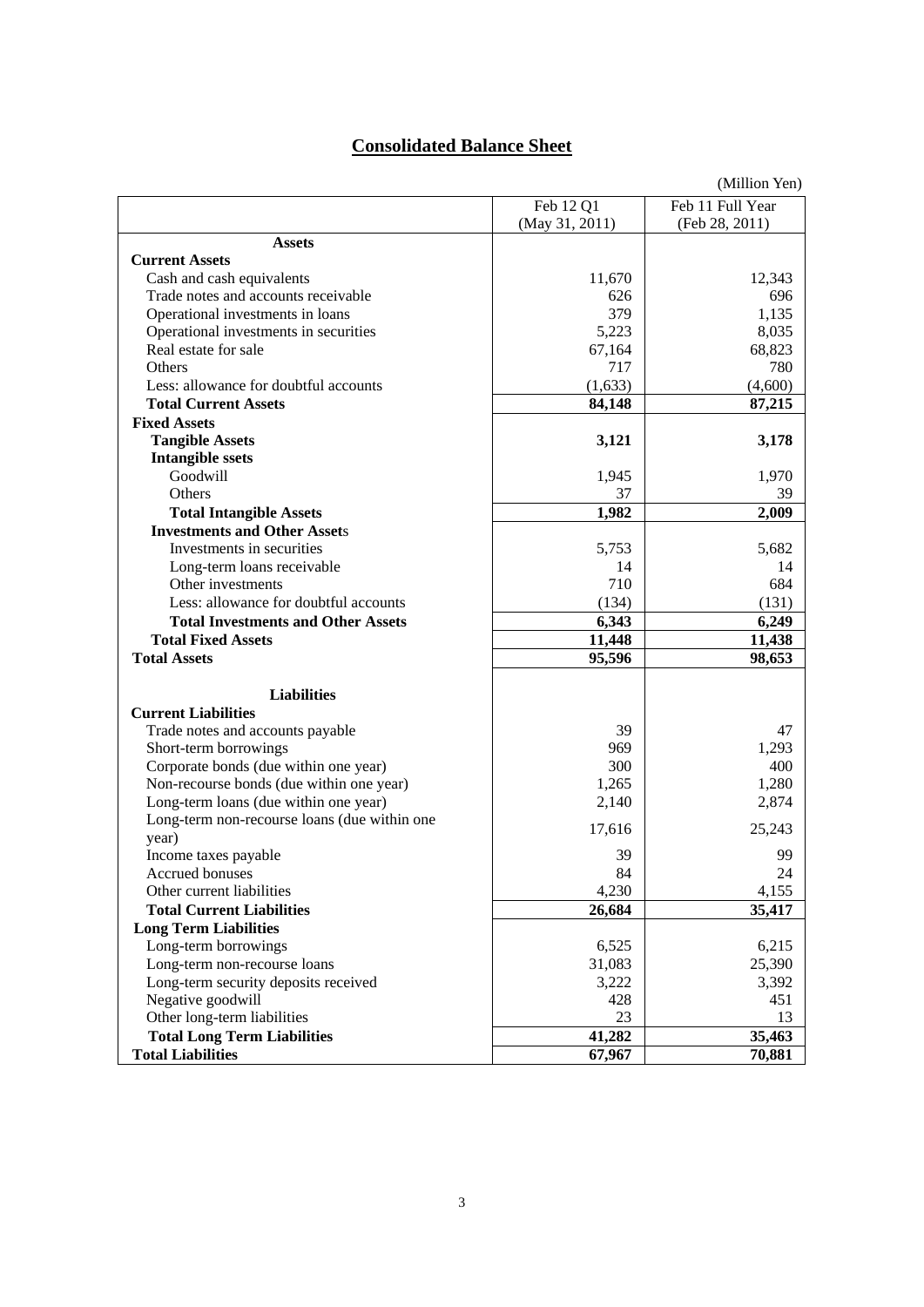|                                          |                | (Million Yen)    |
|------------------------------------------|----------------|------------------|
|                                          | Feb 12 Q1      | Feb 11 Full Year |
|                                          | (May 31, 2011) | (Feb 28, 2011)   |
| <b>Net Assets</b>                        |                |                  |
| <b>Shareholders' Equity</b>              |                |                  |
| Capital                                  | 18,078         | 18,078           |
| Capital reserve                          | 2,447          | 2,447            |
| Retained earnings                        | 5,260          | 5,155            |
| Treasury stock                           | (179)          | (36)             |
| <b>Total Shareholders' Equity</b>        | 25,606         | 25,644           |
| <b>Revaluation and Adjustment</b>        |                |                  |
| Unrealized gain on other securities, net | 155            | 362              |
| Deferred gains and losses on hedges      | 10             |                  |
| Foreign currency translation adjustment  | (373)          | (492)            |
| <b>Total Revaluation and Adjustment</b>  | (207)          | (130)            |
| <b>Stock Acquisition Rights</b>          | 92             | 80               |
| <b>Minority Interests</b>                | 2,137          | 2,177            |
| <b>Total Net Assets</b>                  | 27,629         | 27,771           |
| <b>Total Liabilities and Net Assets</b>  | 95,596         | 98,653           |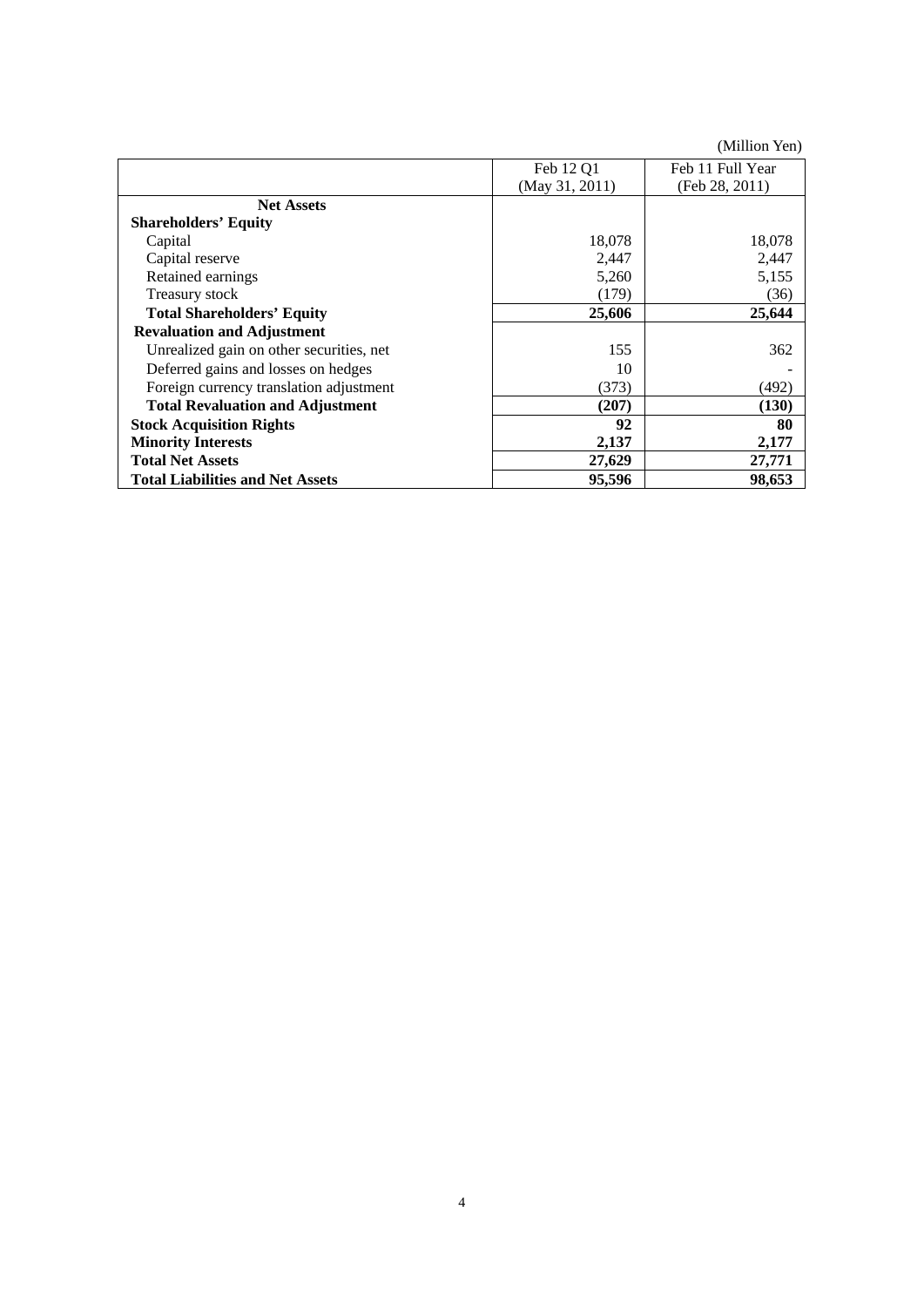# **Consolidated Income Statement**

|                                                 |                   | (Million Yen)     |
|-------------------------------------------------|-------------------|-------------------|
|                                                 | Feb 11 Q1         | Feb 12 Q1         |
|                                                 | (From Mar 1, 2010 | (From Mar 1, 2011 |
|                                                 | To May 31, 2010)  | To May 31, 2011)  |
| <b>Revenues</b>                                 | 4,104             | 7,837             |
| <b>Cost of Revenues</b>                         | 3,017             | 6,959             |
| <b>Gross Profit</b>                             | 1,087             | 877               |
| SG&A                                            | 583               | 695               |
| <b>Operating Profit</b>                         | 503               | 181               |
| <b>Non-Operating Profit</b>                     |                   |                   |
| Interest income                                 | 13                | $\Omega$          |
| Amortization of negative goodwill               | 22                | 22                |
| Equity in earnings of affiliates                |                   | 142               |
| Others                                          | 17                | 11                |
| <b>Total Non-Operating Profit</b>               | 53                | 176               |
| <b>Non-Operating Expenses</b>                   |                   |                   |
| Interest on debt                                | 95                | 97                |
| Equity in losses of affiliates                  | 17                |                   |
| Issuance cost of corporate bonds                |                   | 43                |
| Others                                          | 16                | 5                 |
| <b>Total Non-Operating Expenses</b>             | 129               | 146               |
| <b>Recurring Profit</b>                         | 426               | 211               |
| <b>Extraordinary Gain</b>                       |                   |                   |
| Gain on sales of equity holdings in affiliates  | 2,328             |                   |
| Reversal of allowance for doubtful accounts     |                   | 6                 |
| Others                                          | 9                 | 2                 |
| <b>Total Extraordinary Gain</b>                 | 2,338             | 8                 |
| <b>Extraordinary Loss</b>                       |                   |                   |
| Loss on sale of fixed assets                    |                   | 31                |
| Office move                                     | 15                |                   |
| <b>Others</b>                                   |                   | 6                 |
| <b>Total Extraordinary Loss</b>                 | 15                | 38                |
| <b>Profit before Income Taxes</b>               | 2,749             | 181               |
| <b>Income taxes</b>                             | 5                 | 27                |
| <b>Profit before Gain on Minority Interests</b> |                   | 154               |
| Gain on minority interests                      | 703               | 48                |
| <b>Net Profit</b>                               | 2,041             | 105               |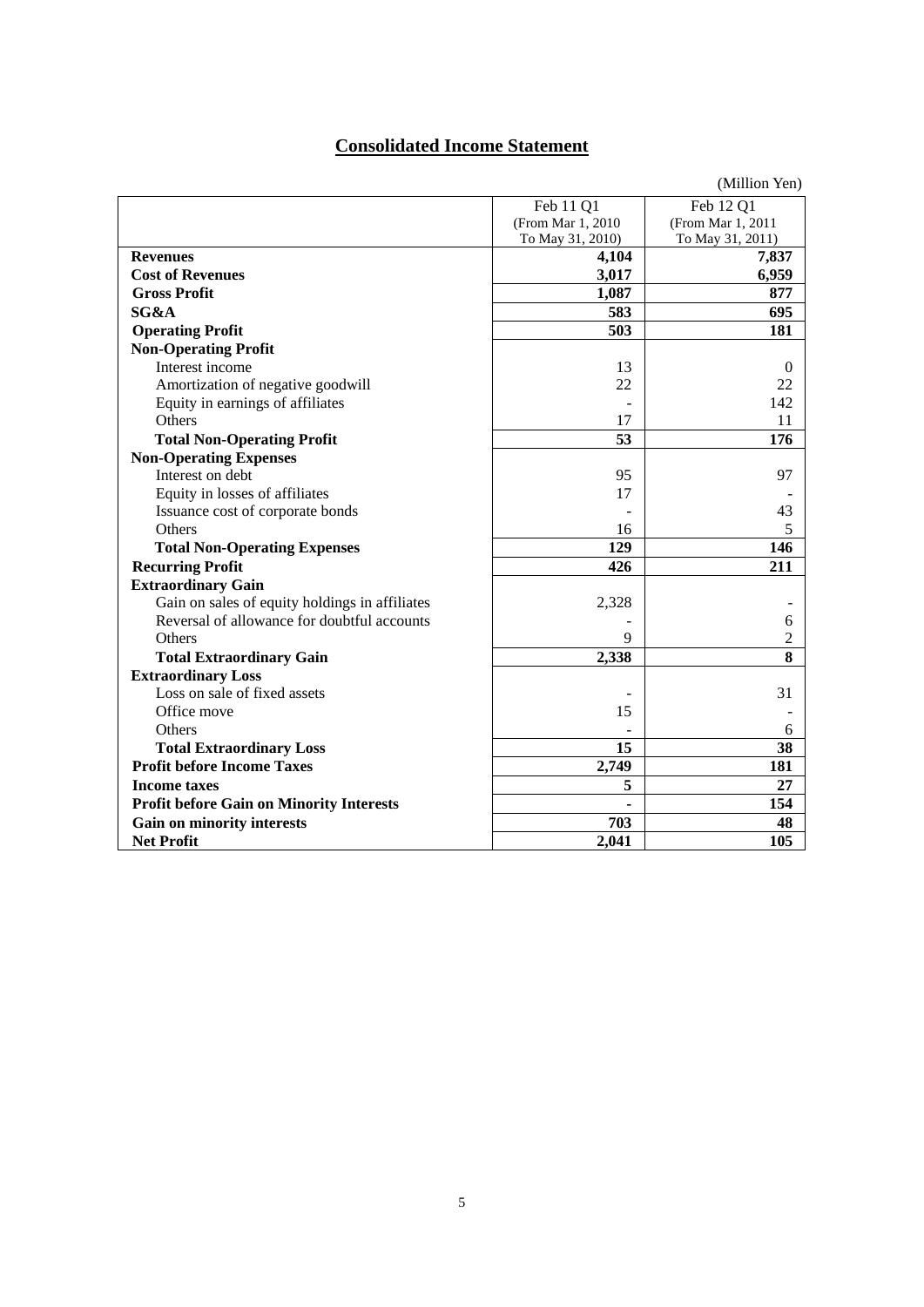# **Consolidated Cash Flow Statement**

|                                                       |                   | (Million Yen)     |
|-------------------------------------------------------|-------------------|-------------------|
|                                                       | Feb 11 Q1         | Feb 12 Q1         |
|                                                       | (From Mar 1, 2010 | (From Mar 1, 2011 |
|                                                       | To May 31, 2010)  | To May 31, 2011)  |
| <b>Cash Flows from Operating Activities:</b>          |                   |                   |
| Income before income taxes                            | 2,749             | 181               |
| Depreciation                                          | 32                | 40                |
| Share-based compensation expenses                     | 13                | 12                |
| Amortization of goodwill                              | 10                | 25                |
| Amortization of negative goodwill                     | (22)              | (22)              |
| Increase (decrease) in accrued bonuses                | 51                | 59                |
| Increase (decrease) in allowance for doubtful         | 223               | (2,534)           |
| accounts                                              |                   |                   |
| Interest and dividend income                          | (14)              | (0)               |
| Interest payable                                      | 95                | 97                |
| Issuance cost of corporate bonds                      |                   | 43                |
| Foreign exchange loss (gain)                          | 1                 |                   |
| Earnings of affiliates                                | 17                | (142)             |
| Loss (gain) on sales of equity holdings in affiliates | (2,328)           |                   |
| Loss (gain) on sales of tangible assets               |                   | 31                |
| Decrease (increase) in trading notes and receivable   | 34                | 70                |
| Decrease (increase) in operating loans receivable     | (95)              | 350               |
| Decrease (increase) in operational investments        | 113               | 2,599             |
| in securities                                         |                   |                   |
| Evaluation loss on operational investments            | 10                | 54                |
| in securities                                         |                   |                   |
| Decrease (increase) in real estate for sale           | 1,158             | 71                |
| Evaluation loss in real estate for sale               | 14                |                   |
| Increase (decrease) in accounts payable               | 140               | (100)             |
| Increase (decrease) in accrued expenses               | (599)             | 254               |
| Increase (decrease) in security deposits received     | (353)             | (171)             |
| Other, net                                            | (560)             | (383)             |
| Sub-total                                             | 692               | 538               |
| Interest and dividend income received                 | 14                | 145               |
| Interest expenses paid                                | (94)              | (94)              |
| Income taxes paid                                     | (80)              | (84)              |
| <b>Net Cash from (Used for) Operating Activities</b>  | 531               | 505               |